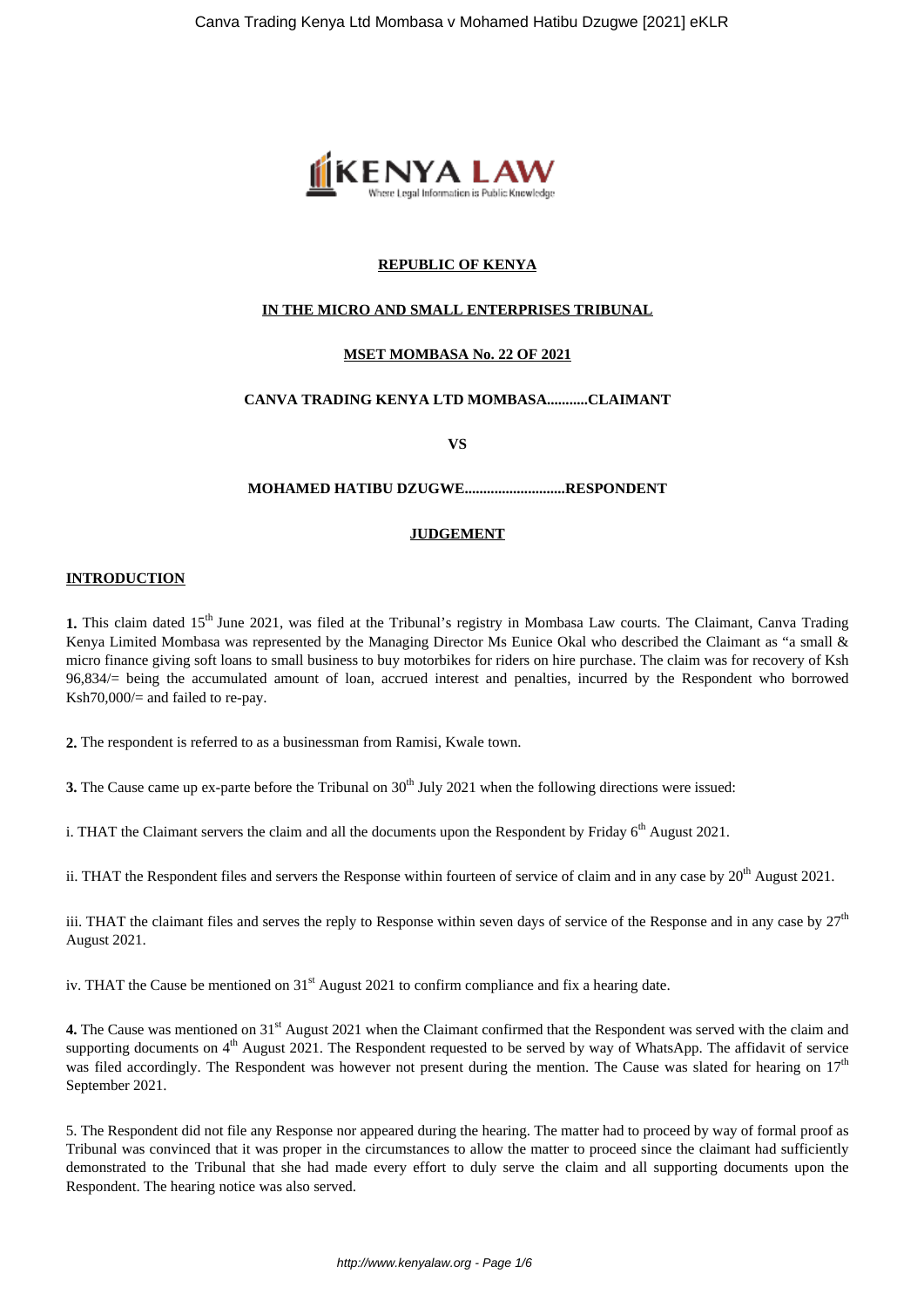### **THE CLAIMANT'S CASE**

6. The Claimant avers that the Respondent applied for a soft loan of **Ksh70,000/=**from the Claimant, the **Canva Trading Kenya Ltd** which was approved and disbursed on 24th September2020. The Respondent was to repay by 24th December 2020.

7. In addition, the Claimant avers that the loan was disbursed to the Respondent subject to a charge of 15% interest per month for a period of three months. Further, that as at the time of filing this claim the Respondent had not repaid the loan as per the payment schedule, thus attracting interest and penalties to a tune of **Ksh 96,834/=.**

8. The Respondent deposited a title deed with the Claimant as security for the loan.

9. The Claimant was reluctant to dispose the land before seeking legal redress.

10. She finally submitted that the Claimant is entitled to costs of this Cause as it had incurred more expenses while trying to locate the Respondent to serve her with the claim.

# **ISSUES FOR DETERMINATION**

11. Arising from the claim and the oral evidence at the formal proof hearing, the following issues presented themselves for the determination by this Tribunal;

a) Whether the Respondent was served with the claim.

b) Whether the Respondent obtained a loan of Ksh. 70,000/= from the Claimant.

c) Whether the **15%** interest charged by the Claimant on the borrowed amount of **Ksh 70,000/=** for a period of three months was justified.

d) Whether the Claimant Canva Trading Kenya Limited-Mombasa was entitled to demand as it did the **Ksh96,834/=** being the principal sum, accrued interests and penalties charged on the borrowed principal sum of **Ksh70,000/=.**

e) Who bears the cost of this claim"

#### **DETERMINATION AND FINAL ORDERS**

#### **The right to be heard**

12. The first issue is whether the Respondent was granted the right to be heard. The Tribunal grappled with this issue as it is a Constitutional right for the Respondent to be accorded the right to be heard.

13. The Tribunal notes that the Claim was served upon the Respondent. Indeed, the Tribunal was informed that the Respondent requested to be served by way of WhatsApp. Further, the hearing notice was also served upon the Claimant. The Respondent however did not file the Response nor attended the hearing of the suit. No explanation was given for failure to file the Response. Further, no explanation was given for the failure to attend the hearing of this suit by the Respondent or his Representative.

14. The Tribunal heard from Ms Eunice that she had made numerous calls upon the Respondent. She told this Tribunal how she sought the assistance of the guarantor to urge the Respondent to file the Response and to attend the court on diverse dates when called upon all in vain.

15. The Tribunal underscores the right to be heard as was held by the Supreme Court of India in *Sangram Singh v Election*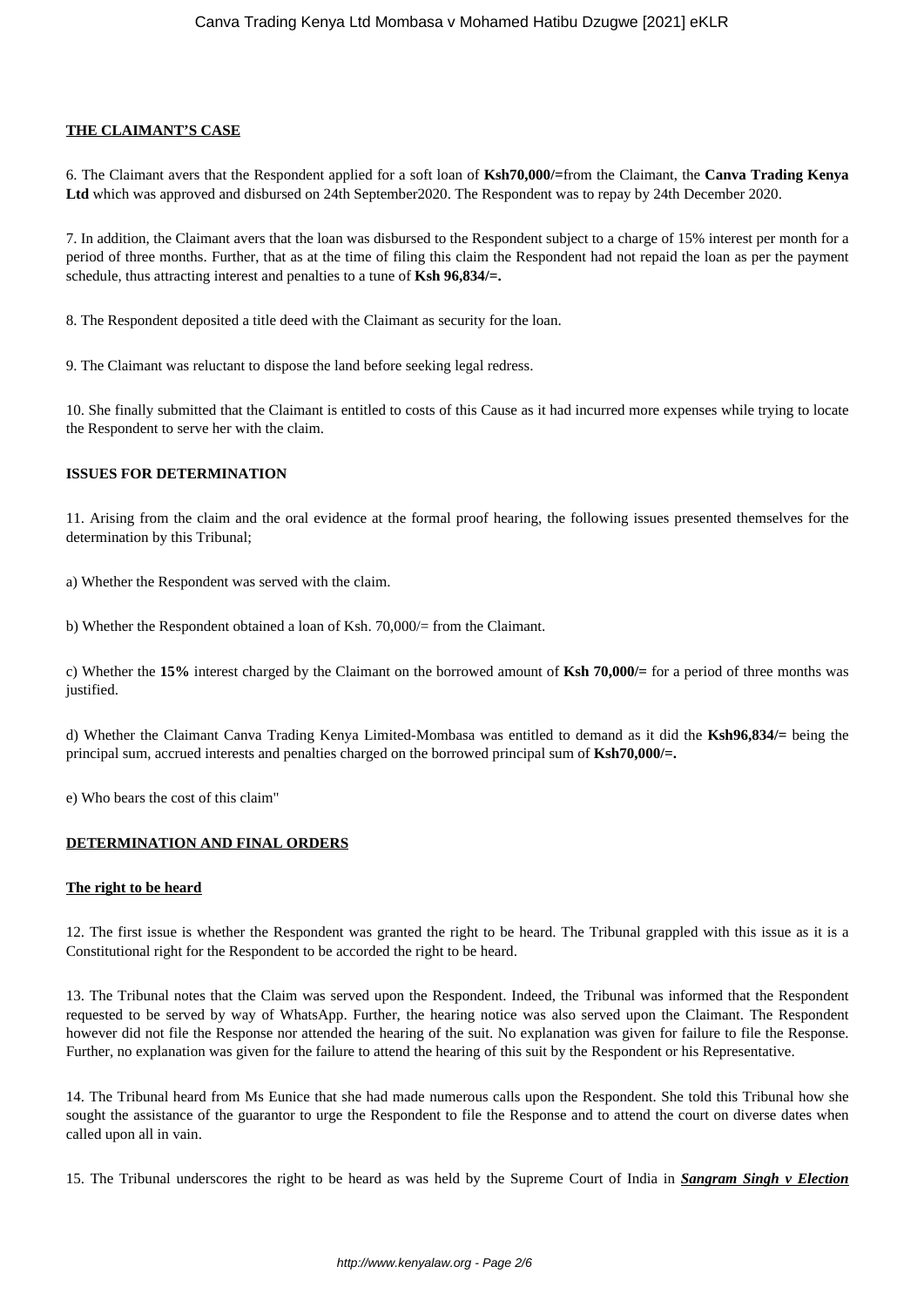### *TribunalKoteh***1955 AIR 425**thus:-

*"[T]here must be ever present to the mind the fact that our laws of procedure are grounded on a principle of natural justice which requires that men should not be condemned unheard, that decisions should not be reached behind their backs, that proceedings that affect their lives and property should not continue in their absence and that they should not be precluded from participating in them. Of course, there must be exceptions and where they are clearly defined they must be given effect to. But taken by and large, and subject to that proviso, our laws of procedure should be construed, wherever that is reasonably possible, in the light of that principle."*

16. Every party in a case has a right to be heard and subsequently, that right should not be denied unless there are very good reasons for doing so. The Tribunal having considered the facts and prevailing circumstances set the suit for formal proof hearing on  $17<sup>th</sup>$ September 2021. The Tribunal was convinced that Respondent was served with the claim and was accorded reasonable time to file and serve the Response. It cannot therefore be said that the Respondent was denied the Constitutional right to be heard.

*17.* In allowing this suit to proceed to formal proof hearing, the Tribunal was also guided by the Constitutional principles of the right to be heard and the reasoning of the appellate court in *James Kanyiita Nderitu & Another [2016] eKLR*, where the Court of Appeal stated thus:

*"From the outset, it cannot be gainsaid that a distinction has always existed between a default judgement that is regularly entered and one which is irregularly entered. In a regular default judgement, the defendant will have been duly served with summons to enter appearance or to file defence, resulting in default judgment.*

**18.** This point is further emphasised by *Ojwang, J (as he then was) in Mungai –vs- Gachuhi and Another [2005] eKLR* c**ited** with approval in the case of **Signature Tours & Travel Limited -V- National Bank of Kenya Limited** [2017] eKLR **when he stated as follows:** 

"**a court decision stands as a final decision only when a proper hearing has taken place and the parties and those who ought to be enjoined as parties have been fully heard and their representations concluded, unless they elect to forgo the opportunity."**

19. The Tribunal is guided by the Constitutional principles of the right of a party to be heard while noting that this right should not create injustice and prejudice to others. Having found that there was proper service and that there was no justification for the failure to file the Response and attend the hearing of the suit, the Tribunal was convinced that it was proper and justifiable in the circumstances to allow the matter to proceed to formal proof on 17th September 2021.

#### **Loan advanced**

20. As to whether the Respondent obtained a Ksh. 70,000/= loan from the Claimant, the Claimant relied on a loan agreement dated 24th September2020. The agreement was signed by the Respondent on 24th September2020. Other terms of the contract including the 15% interest rate payable per month for a period of three months were set out. The form was marked in red ink "*disbursed 70,000/=*." No evidence was presented to the contrary. We therefore find that the Claimant granted the Respondent a loan facility of Ksh. 70,000/=.

#### **Interest charged**

21. The Tribunal while considering the claim herein was concerned that the principal sum of Ksh.70,000/= advanced on 24th September2020 had attracted interest and penalties to the tune of Ksh. 96,834/= in 15 months. In **Pius Kimaiyo Lagat v Cooperative Bank of Kenya Limited** [2017] eKLR, the Court of Appeal was confronted with a related challenge and ruled thus:

**"There is a perennial vexing nightmare for borrowers who take a relatively small loan from a lending institution, but few years down the line, the institution drops a bombshell of a demand for the immediate payment of a colossalsum, literally bankrupting the borrower, if not confining him/her to a hospital bed due to depression. The main bones of contention are invariably; uncertainty of lending terms and documentation, fluctuating rates of interest, penalty interest, default charges,**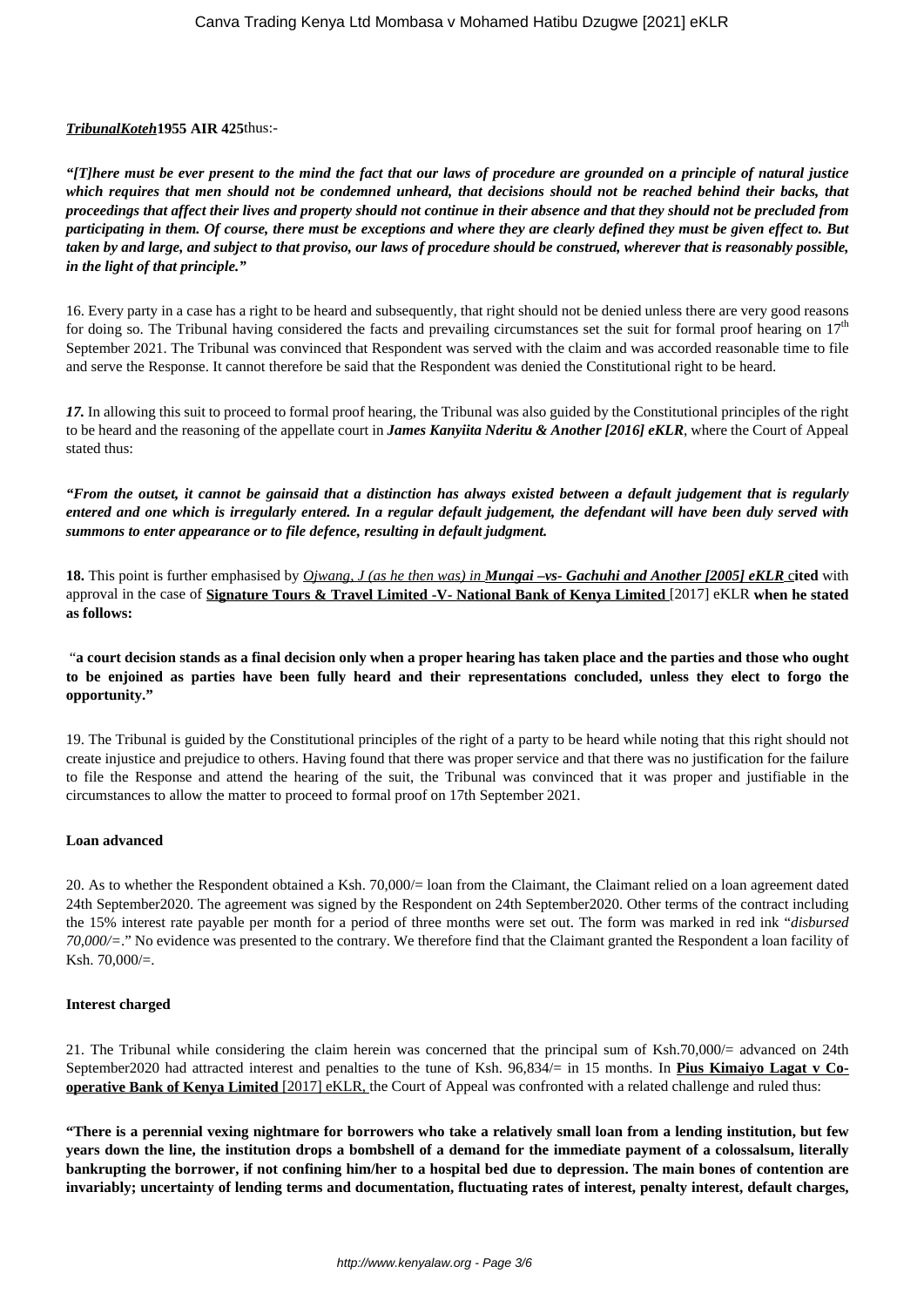#### **interests on arrears, additional interest,commissions,bank charges,Bank statements or lack of them,among others which may or not have been part of the written contract"**

22. The loan agreement was signed by Respondent on 24th September2020 It is believed the Respondent therefore received Ksh.  $70,000/=$ .

23. Our reading of the agreement is that the Respondent was bound to pay **15%** interest on the loan per month for a period of three months. However, on the face of the Loan agreement and Loan application, we are unable to find the time limit of the defaulting party's' interest rate accrual. We also take note that the interest on the principal sum has increased exponentially and stood at Ksh.  $96,834/$  against the principal sum of Ksh. 70,000/ = in 15 months.

24. The Tribunal notes that whereas it *is not for the court to rewrite a contract for the parties*, where a contract between parties is exploitative, courts have not been shy to interfere as held by the Court of Appeal in the case of **National Bank of Kenya Ltd Vs.Pipe plastic Sankolit (K)Ltd Civil Appeal No.95 of 1999.** The court held as follows:

# **"a court of law cannot rewrite a contract with regard to interest as parties are bound by the terms of their contract. Nevertheless, courts have never been shy to interfere with or refuse to enforce contracts which are unconscionable, unfair or oppressive due to procedural abuse..."**

25. We hold the view that whereas the parties are bound by their agreements and terms thereto, such terms should apply in accordance with the law and where it is determined to be unfair, unconscionable and oppressive, we should not hesitate to re-state the law so as to protect the interest of the parties and by extension advance the public interest.

26. We therefore find that the interest chargeable without clarity on time limit upon the determination that the loan is nonperforming is unmerited. In the case of **Danson Muriuki Kihara-v-Amos Kuthua Gatungo (2012) eKLR,** the court addressed a related issue thus:-

**"the plaintiff/appellant filed a claim for Ksh.40,000/=plus interest at 50% per month. The matter proceeded to full hearing and the learned trial magistrate entered judgement for Ksh 40,000/= plus cost and interests at court rates. Theappellant appealed against the Judgement on ground that the interest payable was reduced from 50% per month to court rates. The court held that the interest rate of 50% was unconscionableand upheld the decision of allowing interest at Court rates."**

27. Thus, clearly showing that the Court can interfere even where parties have agreed on a rate of interest as long as it is shown that the rate is illegal, unconscionable or oppressive. We therefore find that the parties were at liberty to agree on the interest rate chargeable for a determinable period of time and that once the loan is non performing, it shall be subject to the limitations set out under the *in duplum rule.* 

#### **Amount due and interest payable**

28. As regards the third issue, the Tribunal was concerned by the finding that theRespondent's debt rose exponentially from the principal sum of **Ksh70,000/=** to the current **Ksh96,834/=**before this claim was filed.

29. It was apparent that the Claimant demanded more than 2 times the principal amount borrowed by the Respondent.

30. Therefore, in order to make a just determination of this issue, the Tribunal had to rely on the principles of lending by financial institutions drawn from Section 44A of the Banking Act which provides statutory application of the *Induplum rule.* For clarity, we cite the Court of Appeal in **Kenya Hotels Ltd Vs. Oriental Commercial Bank Ltd (Formerly Known as Delphis Bank Limited) (2019)** eKLR,which stated that the rule is to the effect that interest ceases to accumulate upon any amount of loan owing once the accrued interest equals the amount of loan advanced...''

31. It was observed by the Court of Appeal that the principle of *Induplum* has been applied by the courts with reasonable degree of consistency citing the following cases;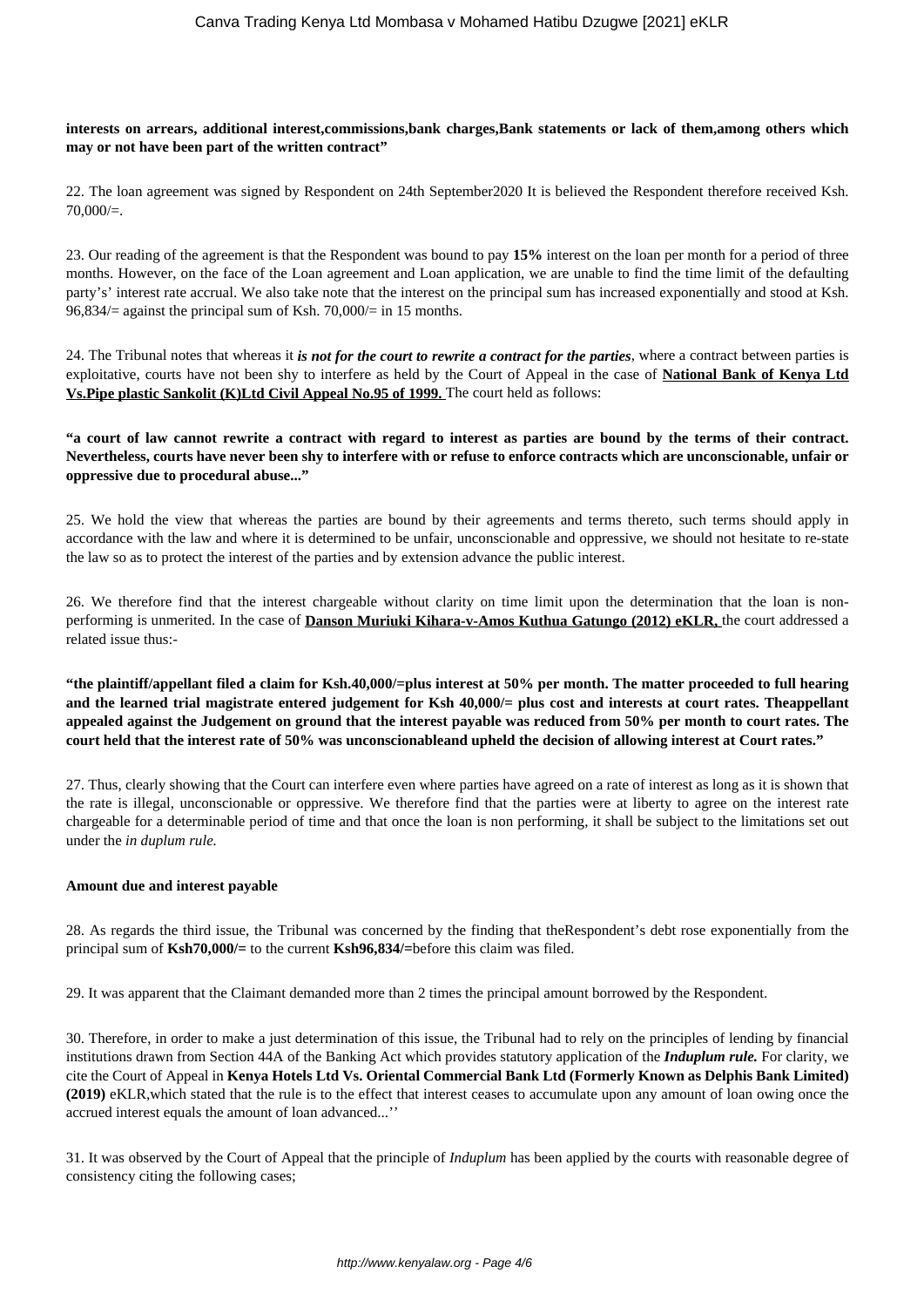#### **1) Lee G. MuthogaV.Habib Zurich Finance (K) Limited (2016)**

2) **Mwambeja Ranching Company limited & another V.Kenya National Capital Corporation (2019)eKLR**, just to cite a few where the In duplum rule has been invoked.

**32.** Similarly, in the most recent case, the Court of Appeal in **Housing Finance Company of Kenya Limited v ScholarsticaNyaguthii Muturi & Another [2020] e KLR reiterated the application of the rule thus:** 

**"As we have shown section 44A of the Banking Act came into force on the 1st May, 2007. That provision of law sets up the maximum amount of money a banking institution that grants a loan to a borrower may recover on the original loan. The banking institution is limited in what it may recover from a debtor with respect to a non performing loan and the maximum recoverable amount is defined as follows in section 44A(2):***"***The maximum amount referred in subsection (1) is the sum of the following –**

a) **The principal owing when the loan becomes non -performing;**

b) **Interest, in accordance with the contract between the debtor and the institution, not exceeding the principal owing when the loan becomes non- performing; and**

**c) Expenses incurred in the recovery of any amounts owed by the debtor.**

**By that provision if a loan becomes non -performing and the debtor resumes payment on the loan and then the loan becomes non performing again the limitation under the said paragraphs shall be determined with respect to the time the loan last became non performing."**

33. The rationale for this rule is therefore to safeguard the interests of the parties against any form of injustice, oppression or exploitation as they perform their contractual obligations. Despite their right to freely contract, they must at all material times put themselves into an inquiry on the existence and the potential application of the rule.

34. An analysis of the foregoing rule and its safeguards, leads the Tribunal to make a determination of this claim guided by the provisions of S.44A of the Banking Act which sets the maximum amount of money a banking institution that grants a loan to the borrower. The Claimants by their own description consider themselves small and micro finance institution, we are of the considered view that the Claimant herein should also abide by the *Induplum* rule as required of any financial institution.

35. This Tribunal is therefore persuaded that the Claimant is not entitled to the ksh.96,834/= since this amount is more than double the principal amount it disbursed to the Respondent. The Tribunal is equally persuaded that the 15% interest rate chargeable is only applicable for a determinable period subject to the *in duplum* rule set out above.

#### **Costs**

36. On the issue of costs, the Tribunal notes that the Claimant has encountered considerable cost in sustaining this claim. We find that it is fair and just to award costs to the Claimant.

#### **Orders**

37. Flowing from the findings, we find that in the interest of justice, the Respondent should pay the Claimant:-

- a) Principal sum of Ksh. 70,000/=
- b) Interest on (a) above of Ksh. 70,000/=